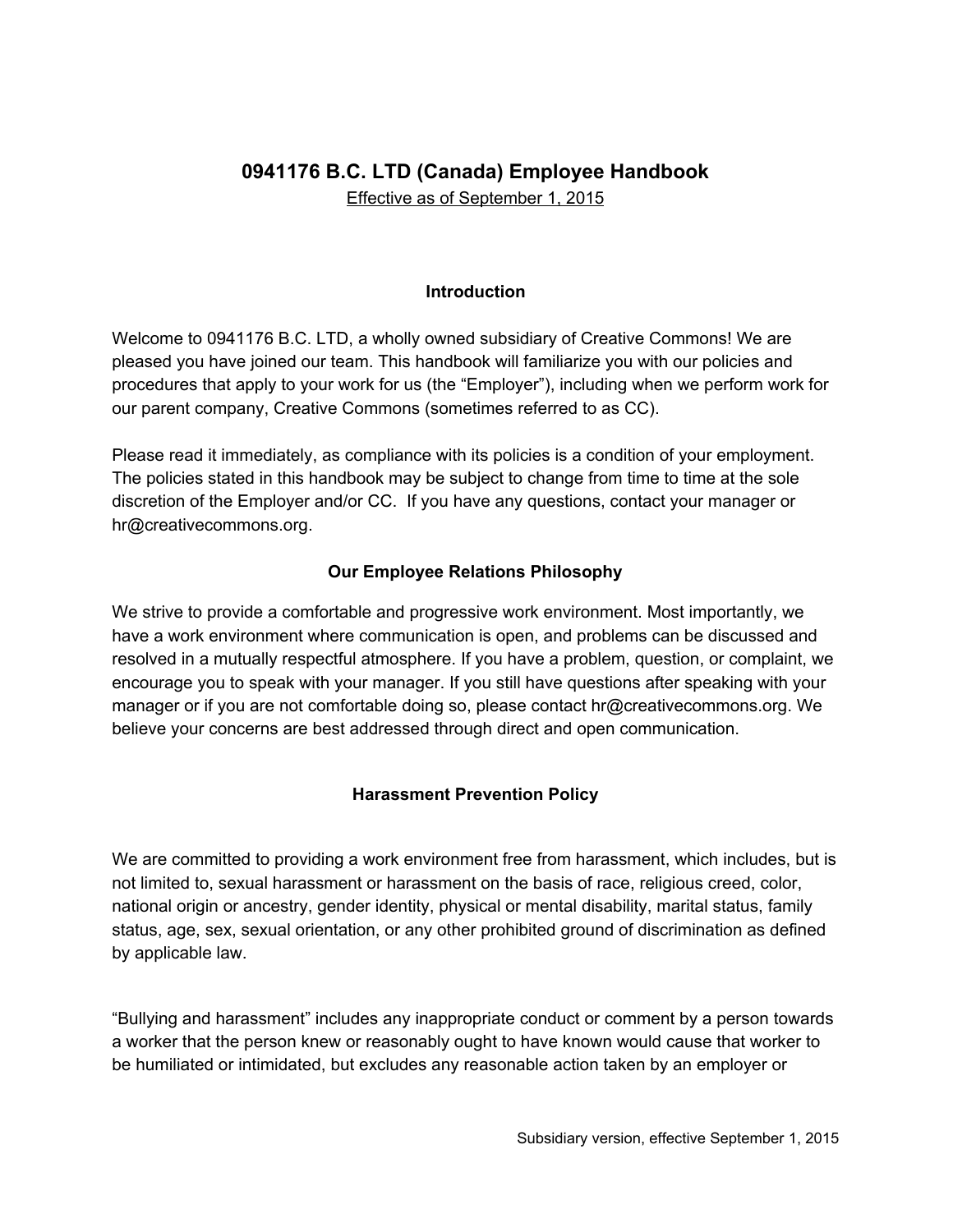supervisor relating to the management and direction of workers or the place of employment.

Workplace bullying and harassment means engaging in a course of vexatious comment or conduct against a worker in a workplace – a comment or conduct that is known or ought reasonably to be known to be unwelcome. We prohibit bullying and harassment that includes, but is not limited to, the following behavior:

 Verbal or written conduct such as epithets, derogatory jokes or comments, slurs or sexual advances, invitations or comments;

 Visual conduct such as derogatory and/or sexually oriented posters, photography, cartoons, drawings, email or gestures;

 Physical conduct such as assault, unwanted touching, intentionally blocking normal movement or interfering with work because of sex, race, or any other protected status; and

 Threats or demands to submit to sexual requests as a condition of continued employment or to avoid some other loss, and offers of employment benefits in return for sexual favors.

If you believe you have been subject to any form of harassment prohibited by this policy, you should report it immediately to the General Counsel or hr@creativecommons.org. CC will investigate every reported incident in a fair, timely and in as discreet a manner as is possible under the circumstances. After the investigation, any necessary corrective action will be taken where determined to be appropriate. Any employee engaging in improper harassing behavior will be subject to disciplinary action, including the possible termination of employment. CC will not retaliate against you for reporting a violation, and we will not tolerate any retaliation by employees.

#### **Employee Conduct**

We expect you to do your job in a professional manner, including extending common courtesy to coworkers and those with whom you engage as part of your job. Failure to act accordingly will result in disciplinary action up to and including immediate termination, with or without prior verbal or written warning. Examples of misconduct include, but are not limited to:

- Falsification of CC records, including your employment application, expense reports, or time records.
- Willful destruction, damage or theft of CC property or the property of CC employees.
- Insubordination and/or the refusal to perform your job.
- Acts or threats of violence or fighting.
- Excessive absenteeism or tardiness without the prior approval of management

The above examples are not meant to be exhaustive.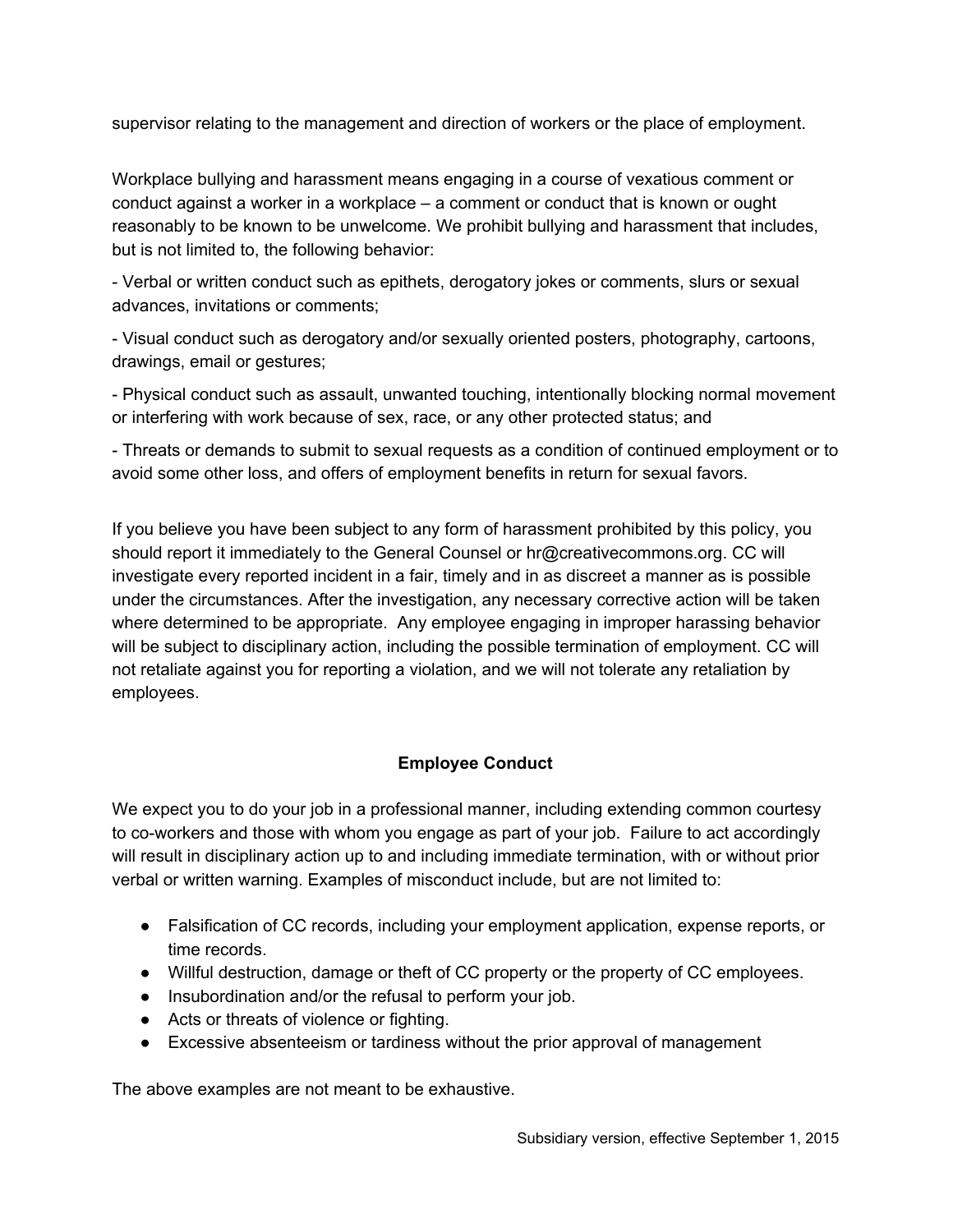### **Non-Solicitation and Distribution**

Because we want to minimize work interruptions, solicitation by one employee of another is prohibited if either employee is on work time or if it interrupts others who are supposed to be working. Solicitation includes such activities as requests for signatures on petitions, contributions for charities, support of political or other outside activities, merchandise purchases and requests for donations.

Using our stationery, supplies, social media tools or equipment for purposes other than legitimate CC business, such as unauthorized or impermissible solicitation or distribution, is also prohibited.

## **Conflicts of Interest**

CC's reputation for integrity is its most valuable asset and is directly related to the conduct of its officers and other employees. Therefore, you must never use your position for private gain, to advance personal interests, or to obtain favors or benefits for yourself, your family members or any other individuals, corporations, or business entities.

Creative Commons is committed to complying with both the letter and spirit of all applicable laws. You should conduct your personal affairs in a manner that does not jeopardize your duties and responsibilities to CC and that does not create legal questions with respect to your association or work with CC.

Additional details are set forth in the Creative Commons Codes of Conduct, which you should review carefully. You are expected to strictly comply with those Codes at all times including, among other things, completing conflicts of interest disclosure forms as may be requested by CC counsel. CC reserves the right to revise the terms of those Codes at any time and will notify you of any such revisions.

#### **Use of Blogs and Social Media**

The Employer welcomes its employees' use of online blogging and social media tools for professional and personal use. This policy describes the organization's guidelines for using those tools as they relate to your employment, the Employer and CC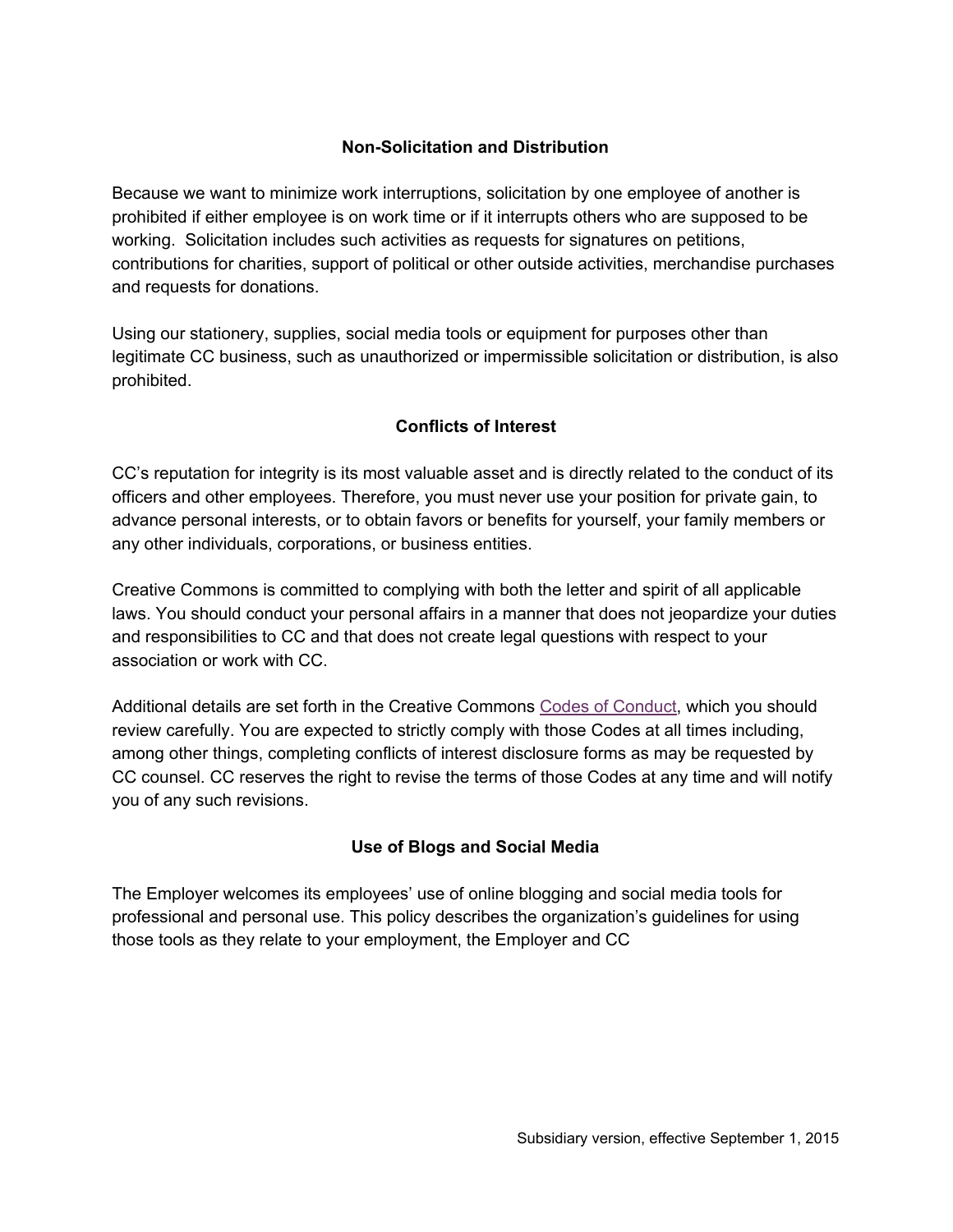#### **Speak for yourself**.

Unless you are communicating on behalf of the Employer in the performance of your job, it is required that your communications clearly indicate that the views you are expressing are your personal view and do not necessarily reflect the view of the Employer or Creative Commons.

#### **Be respectful**.

Treat others with courtesy and respect. Do not publish anything defamatory or abusive about the Employer or CC, or their activities, policies, or strategy, or toward employees or other colleagues in either organization.

#### **Be professional**.

Remember that work conflicts are typically best resolved by speaking to your co-workers or other colleagues directly.

#### **Respect confidentiality**.

Do not publish confidential information about the Employer or Creative Commons, and respect the privacy of your fellow employees and other colleagues.

#### **Be productive**.

Social media can be a valuable professional resource, but it should not be used in a way that negatively affects your job productivity. It should not distract you from your regular job duties during regular business hours unless your duties include engaging on behalf of the Employer or CC on social media.

#### **Use of Employer Equipment**

All computers, phones, desks, software, and other equipment made available to employees are property of the Employer and should be used and maintained with reasonable care. If any Employer equipment is lost or damaged, please notify accounting@creativecommons.org immediately.

Employer equipment should be used predominantly for business purposes. While incidental personal use is permitted, staff should keep personal use to a minimum and should limit the time spent on these activities to non-working hours whenever possible. Personal use should never result in any added expense for the Employer, and it should never impede your job productivity or that of other employees.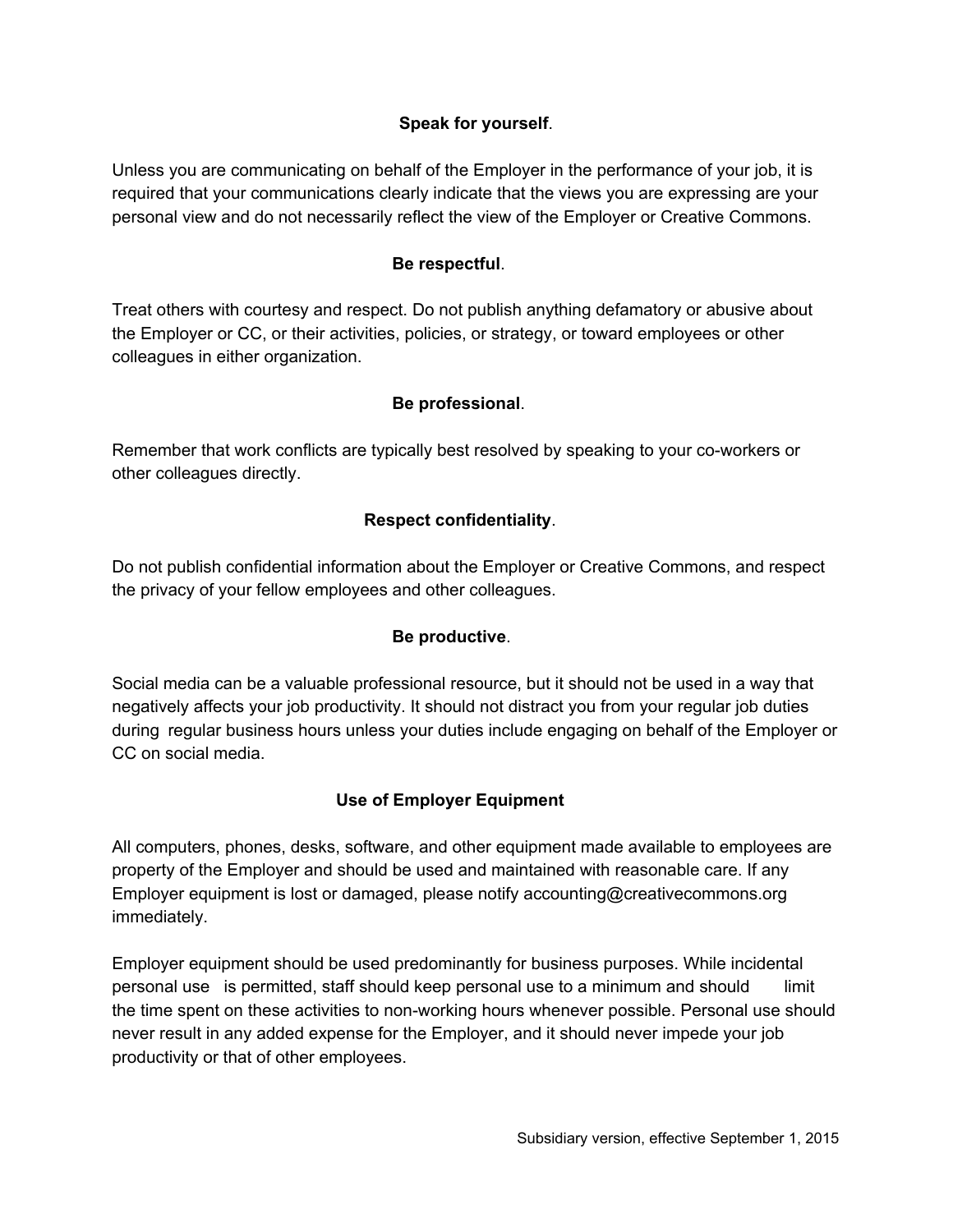The Employer has the right to inspect and/or reclaim any Employer equipment at any time. When your employment with the Employer ends, you must return all Employer equipment in good repair. The Employer reserves the right to take any lawful action to recover or protect our property. Employees should not have an expectation of privacy with regard to any information, data or documents created or stored on Employer equipment.

#### **Electronic Communications**

The email system is provided for and managed by Creative Commons. CC reserves and will exercise the right to review, audit, intercept, access and disclose all matters on its email system, at any time, with or without employee notice. All emails and instant messages composed, sent, received, and/or stored on a CC email account are property of Creative Commons. Employees should use their CC email accounts for business purposes only and should not assume their communications are private or confidential.

# **Third Party Intellectual Property**

The Employer respects the intellectual property of others. You should follow all copyright and related laws when you create and consume content for work and as you otherwise perform your job. If you have any questions about whether use of any intellectual property is appropriate, please consult the General Counsel of Creative Commons before you proceed. If you receive notice of a potential claim or otherwise become aware that the Employer or Creative Commons is potentially infringing a patent, notify the General Counsel of Creative Commons immediately.

If you receive a notice that there may be copyright infringing material on any website hosted or controlled by the Employer or Creative Commons, or find anything addressed to "DMCA Agent," please immediately forward the complaint to dmca@creativecommons.org, or send any hard copies to the DMCA Agent, who is currently Diane Peters, General Counsel of Creative Commons. Creative Commons will respond to the complaint according to its DMCA Notice and Takedown Procedure described in detail at http://creativecommons.org/dmca. If you otherwise become aware of any potential liability for the Employer or Creative Commons based on the use or infringement of someone else's intellectual property, please notify the General Counsel of Creative Commons immediately.

# **Use of Third Party Software**

The Employer purchases and provides its employees with certain proprietary software on a case-by-case basis. If you are granted access to any such software, you must respect the terms of the software license.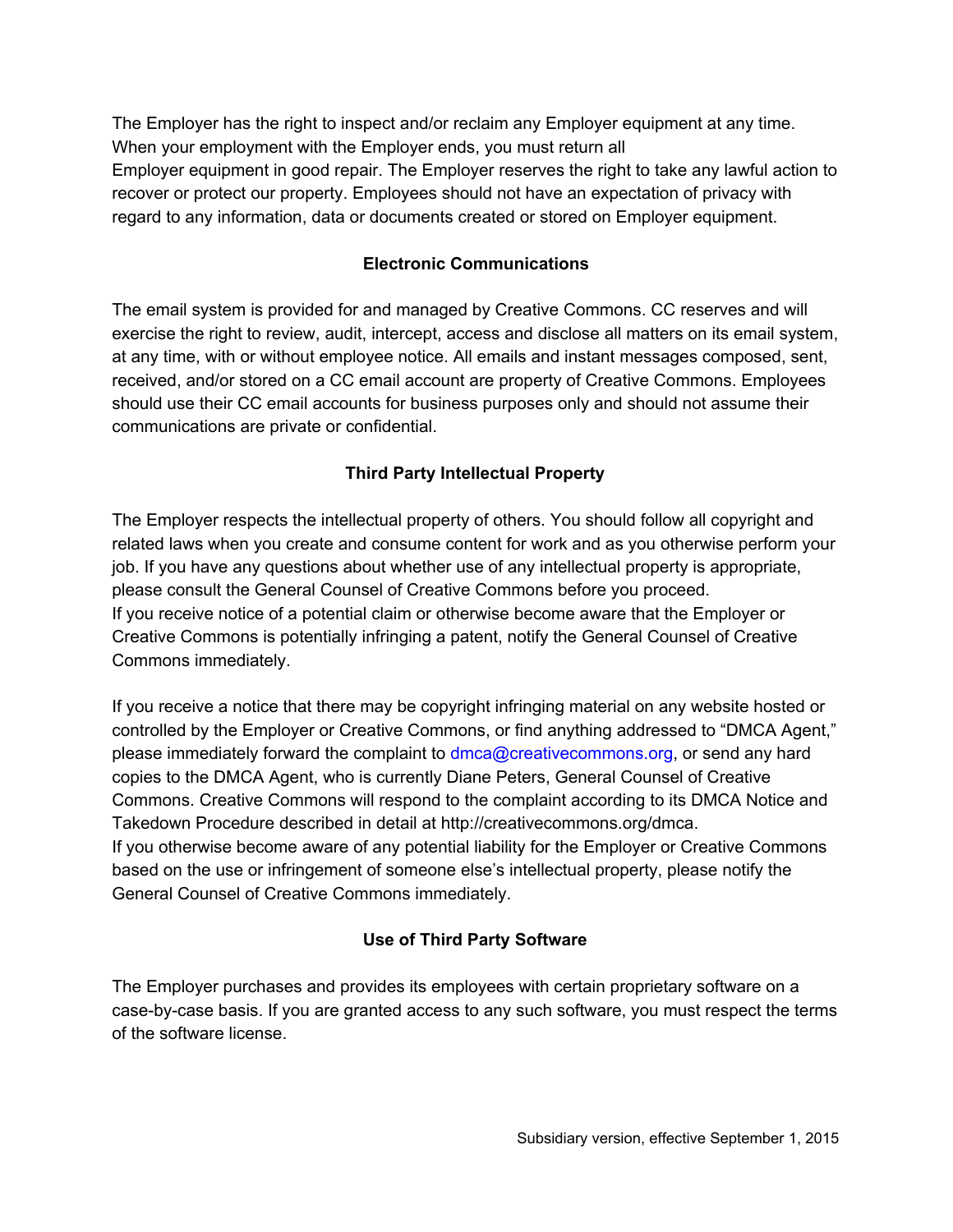## **Confidentiality**

The Employer is committed to being a transparent organization. Nonetheless, the Employer does deal with certain categories of information that are confidential. If you have access to confidential information, whether learned during a staff or management meeting or otherwise, it is vital that you not disclose it to anyone outside the Employer or CC either during or after your employment. Upon termination, you must promptly return any such information to the Employer and must not keep copies, whether in document or electronic form, and must delete all confidential information from your personal electronic devices.

## **Agreements with Third Parties**

From time to time, the Employer or Creative Commons may have agreements with third parties (including governments) that impose obligations or restrictions on the Employer and/or CC regarding works made during the course of performing those agreements or regarding the confidential nature of such work. Employees are bound by all such restrictions and should take all appropriate action necessary to discharge the obligations under such agreements. If you are asked to sign an agreement with a third party regarding ownership or use of work created in the course of your job (e.g., in connection with your presentation at a conference) or imposing confidentiality obligations on you, please notify the General Counsel of Creative Commons in advance.

#### **Attendance**

All time off requests must be submitted to and approved by your supervisor, as far as possible in advance.

If you are absent for three days without notifying the Employer, you may be considered to have voluntarily resigned, and appropriate action will be taken which may include your immediate removal from payroll.

#### **Expense Reimbursement**

Employees may, during the performance of their duties, incur reasonable expenses that will be reimbursed by the Employer. The following outlines the expense reimbursement requirements:

1) You should receive prior approval from your supervisor before incurring an expense.

2) You should try to incur the least amount of expense reasonably possible.

3) You should secure a receipt or other proof of payment that shows the vendor name, the date, the item purchased, and the price. Credit card statements are not sufficient.

4) In order to be reimbursed, you should submit an itemized expense report, original proof of payment, and written approval from your supervisor, all within 30 days of incurring an expense.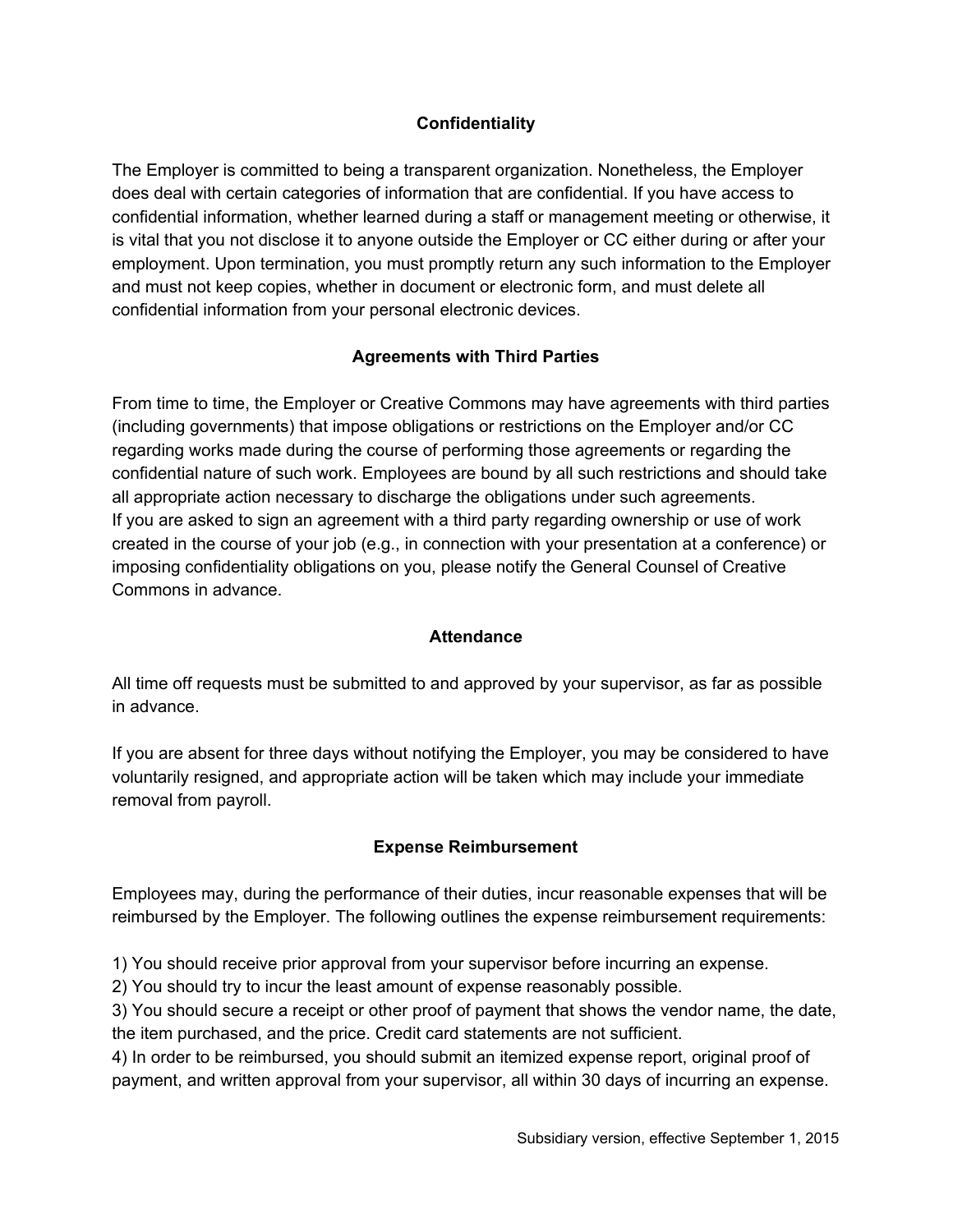All expense reports should be submitted to accounting@creativecommons.org.

#### **Internet & Mobile Phone Expense Reimbursement**

Employees are expected to have a reliable Internet connection. You will be reimbursed \$40 for your monthly Internet service. Cost associated with setting up an Internet connection and network is not reimbursable.

Employees who are considered to be "on-call" will be permitted to expense their mobile phone up to \$75 by request of their manager and with CEO approval. "On call" employees are those that are required to be accessible 247 for critical business needs.. If you are unsure if this applies to you, please consult your manager.

CC is a non-profit, so we request that employees judge what are business and what are personal expenses and expense accordingly.

Expenses should be filed monthly. Please don't wait to file.

#### **Holidays**

The Employer observes the following statutory holidays in accordance with applicable law. At present, those consist the following:

New Year' s Day Family Day Good Friday Victoria Day Canada Day B.C Day (BC only) Simcoe Day (ON only) Labour Day Thanksgiving Day Remembrance Day (BC only) Christmas Day Boxing Day (December 26, ON only)

The Employer also observes the following additional holidays:

Christmas Eve All normal work days, December 26 through New Year's Eve.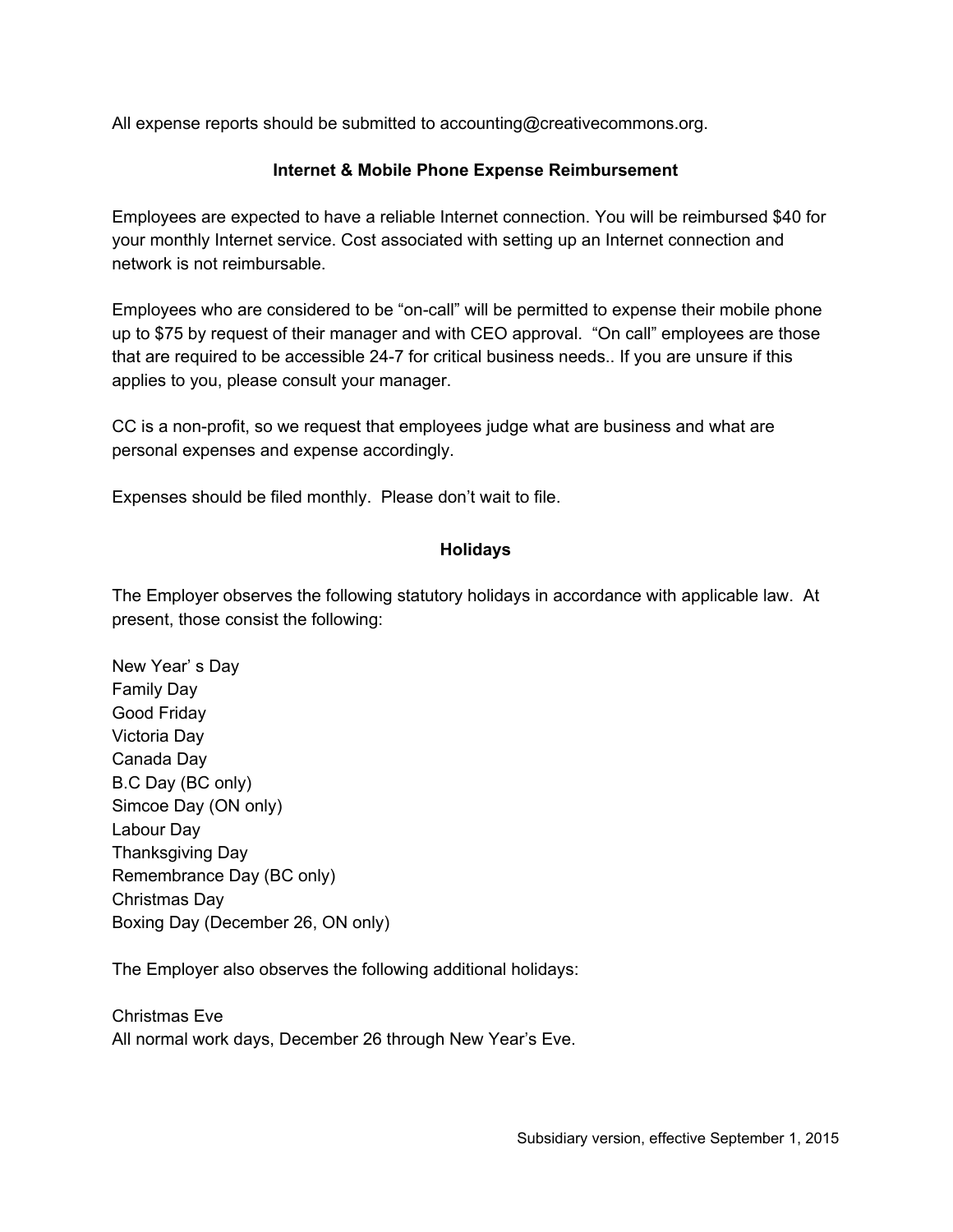If you are required to work on a public holiday, you will be compensated as required by local law.

### **Vacation**

You are eligible for paid vacation. Vacation benefits begin to accrue during the first month of employment. You will earn 1.5 days of paid vacation for each full month of employment. This equates to eighteen (18) days (or 144 hours) of paid vacation annually.

You are responsible for taking vacation so that you never exceed an aggregate accrual of 1.58 times your current annual accrual. This means 228 hours in the first through third years of your service, and 304 hours beginning your fourth year of service and thereafter.

Reasonable efforts will be made to schedule vacations at a time and for a duration mutually acceptable by the employee and supervisor, in accordance with applicable law. Upon termination, employees will be paid for all accrued, unused vacation time.

# **Paid Sick Time**

The Employer has established a sick time policy to provide paid time off for illness or injury (including illness or injury of spouse, domestic partner, children, or parents), and doctor and dental visits, generally of short duration. You are eligible for 9 days of sick leave per year. Unused sick time may be carried forward each year to a maximum accrual of 12 working days (96 hours).

Management reserves the right to request a doctor's note to support an employee's absence from work for an illness. Upon termination, employees will not be paid for any accrued, unused sick time.

# **Leaves of Absence**

The Employer may grant leaves of absence to employees based on appropriate reasons. Employees who fail to report to work on the workday after the leave expires may be considered to have voluntarily terminated employment. All leaves of absence will be approved and administered by the Employer consistent with applicable law. For all leaves of absence, employees are expected to notify their supervisor three days prior to the expiration of the leave stating his or her intent to return or not to return upon the completion of the leave. Leaves of absence are provided in conjunction with any statutory entitlements provided by applicable law. Employees continue to receive existing health and other benefits during all approved leaves of absence. This includes dependent benefit coverage as long as the employee continues to pay her/his portion of the premium for such coverage.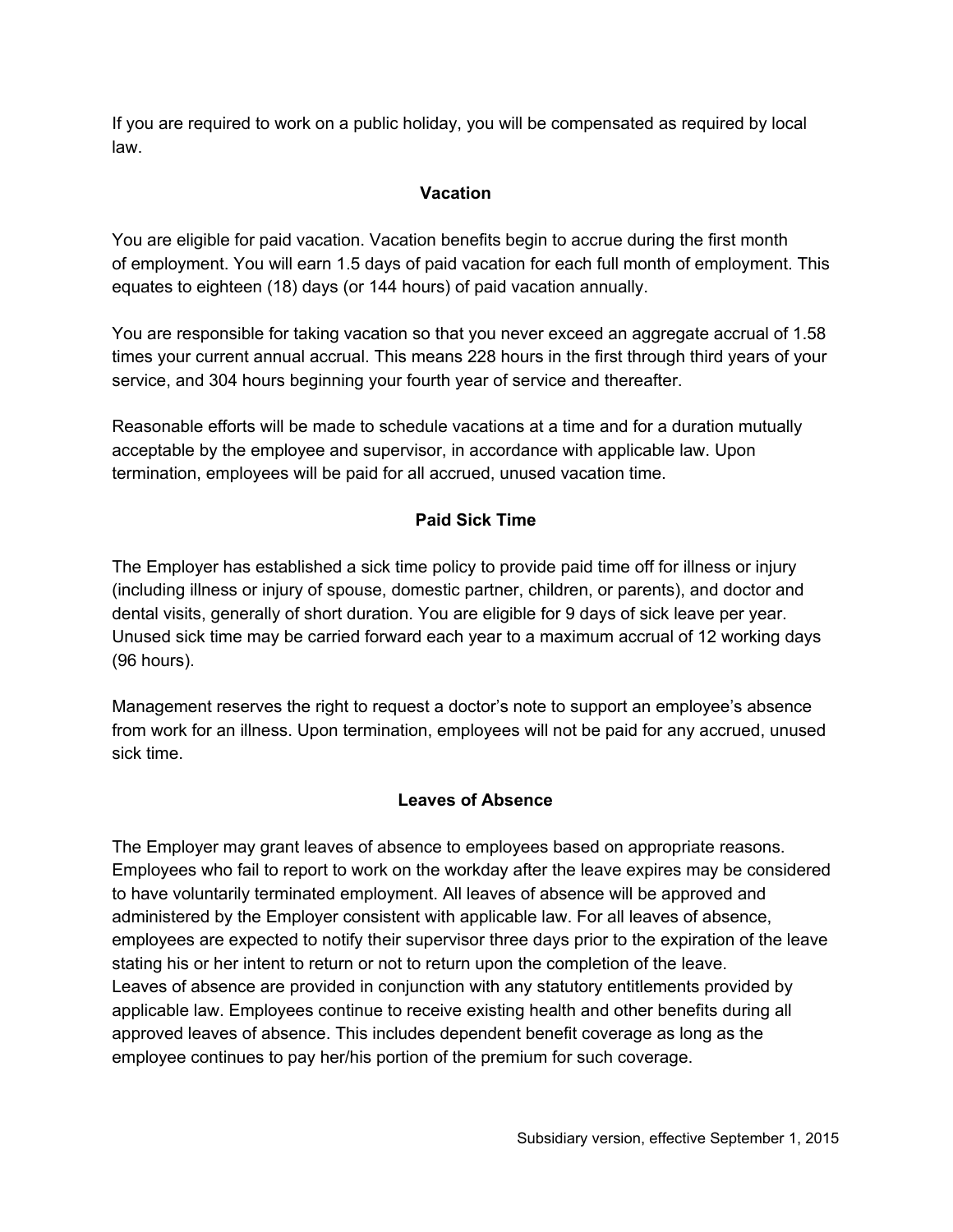## **Family Leave**

The Employer will provide paid Family Leave for the following reasons:

- to bond with the employee's new child or the new child of the employee's spouse or domestic partner;
- to bond with a child in connection with the adoption or foster care placement of the child with the employee or the employee's spouse or domestic partner; or
- to care for a seriously ill child, spouse, parent, or domestic partner.

The Employer will supplement the amounts provided by the applicable government such that an employee on Family Leave should receive 100% of his/her regular salary in accordance with the following:

- Employees who have served between 3 and 12 consecutive months of employment may be granted a paid leave of absence for up to 3 consecutive weeks.
- Employees who have served between 12 and 48 consecutive months of employment may be granted a paid leave of absence for up to 4 consecutive weeks.
- Employees who have served at least 48 consecutive months of employment may be granted a paid leave of absence for up to 6 consecutive weeks.

Employees must give written notice of their intent to take Family Leave and their anticipated date of return at least 30 days in advance (or as soon as possible in the case of emergency). Employees must send this information to their supervisor.

# **Bereavement Leave**

Bereavement Leave is a paid leave of absence that will be considered for regular full-time and regular part-time employees in the event of a death in the immediate family. Bereavement Leave may be approved for a maximum of three days.

# **Witness and Jury Duty Leaves**

Witness and Jury Duty leaves allow employees to fulfill their civic responsibilities by serving as jurors and subpoenaed witnesses up to three paid working days per calendar year. During that period employees will receive the difference between their regular base pay and any payment received for their court duties. Witness and Jury Duty Leave beyond three days will be unpaid, except as required by law. We expect you to return to your job if you are excused from jury duty during your regular working hours.

# **Time off for Duty as Volunteer Firefighter, Police, or Emergency Rescue**

Employees may take unpaid time off to perform emergency duty as a volunteer firefighter, a reserve peace officer, or emergency rescue personnel.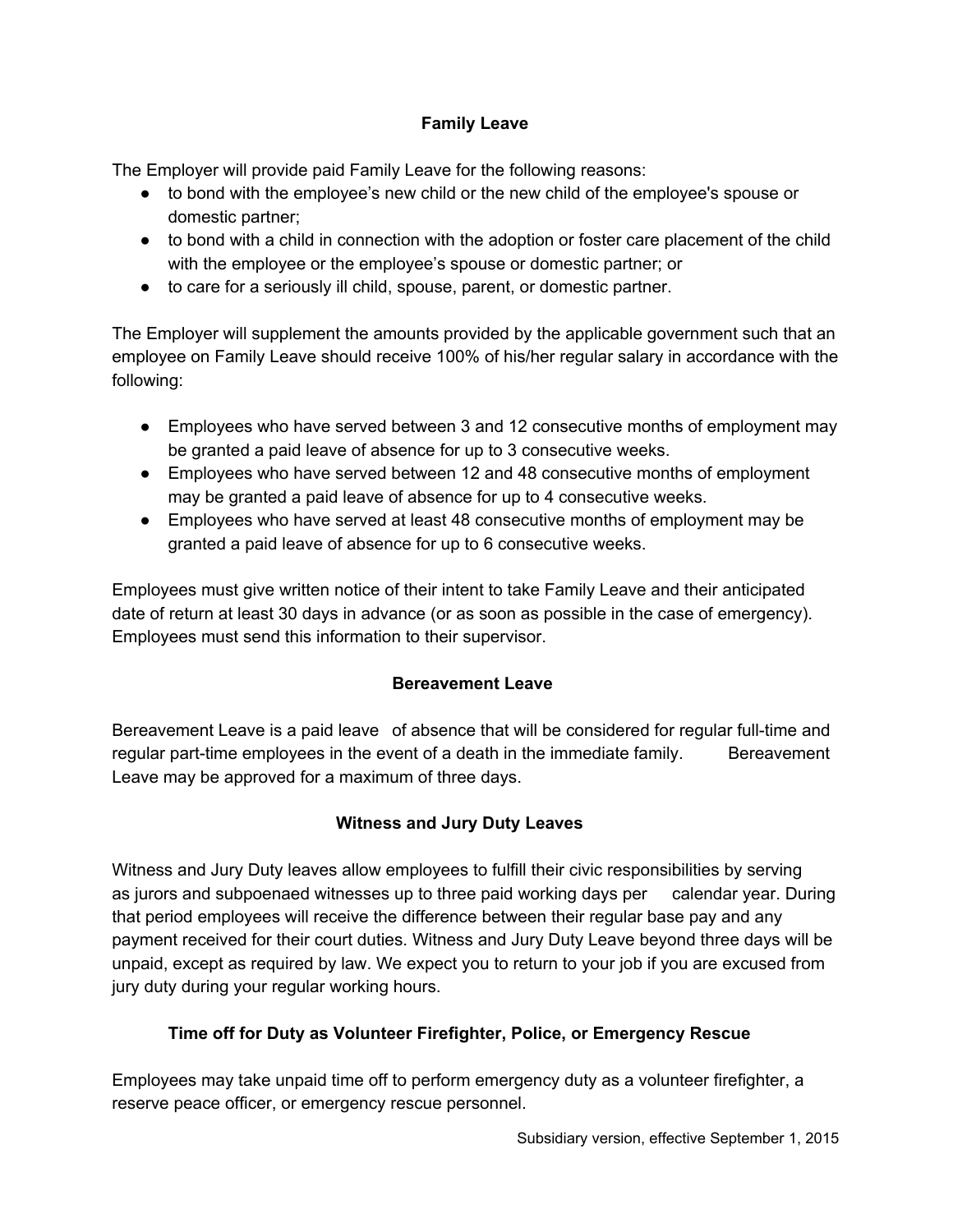### **Time Off for Voting**

The Employer strongly urges employees to vote in elections. Whenever possible, employees should vote before or after work. If you cannot vote before or after work in an election, you will be permitted to take time off work to vote in accordance with applicable law.

#### **Personal Leave**

A Personal Leave is an approved unpaid leave of absence that does not fall into any of the above-specified categories. Employer will grant Personal Leave in accordance with applicable law.

#### **Benefits Summary**

In addition to those mentioned in the Employee Policies, the Employer will provide the following benefits:

- Extended Health and Dental Care insurance, which is provided as a package to individual employees.
- Dependent plan coverage is covered at 50%. Dependent care payments, if any, are deducted each payroll on a pre-tax basis.
- Our current health care provider in Canada is Manulife. Monthly premium rates quoted as of January 1st, 2012 and subject to revision based on actual enrollee start date and medical underwriting.
- A Vision Care benefit of \$300 every two years.
- Retirement plan via a Registered Retirement Savings Plan (RRSP) with an employer discretionary contribution of 5% of annual salary.
- Long Term Disability, Basic Life, Dependent Life, and Accidental Death and Dismemberment insurance.
- Laptop, printer.

#### **Job environment**

Collaborative, community atmosphere grounded in an environment of mutual respect and trust. We are part of a diverse global community, representing multiple cultures, economic backgrounds, and areas of interest and expertise. Travel required (including international).

#### **Career path**

Whenever possible, the company promotes from within; proven abilities often lead to growth in role and title.